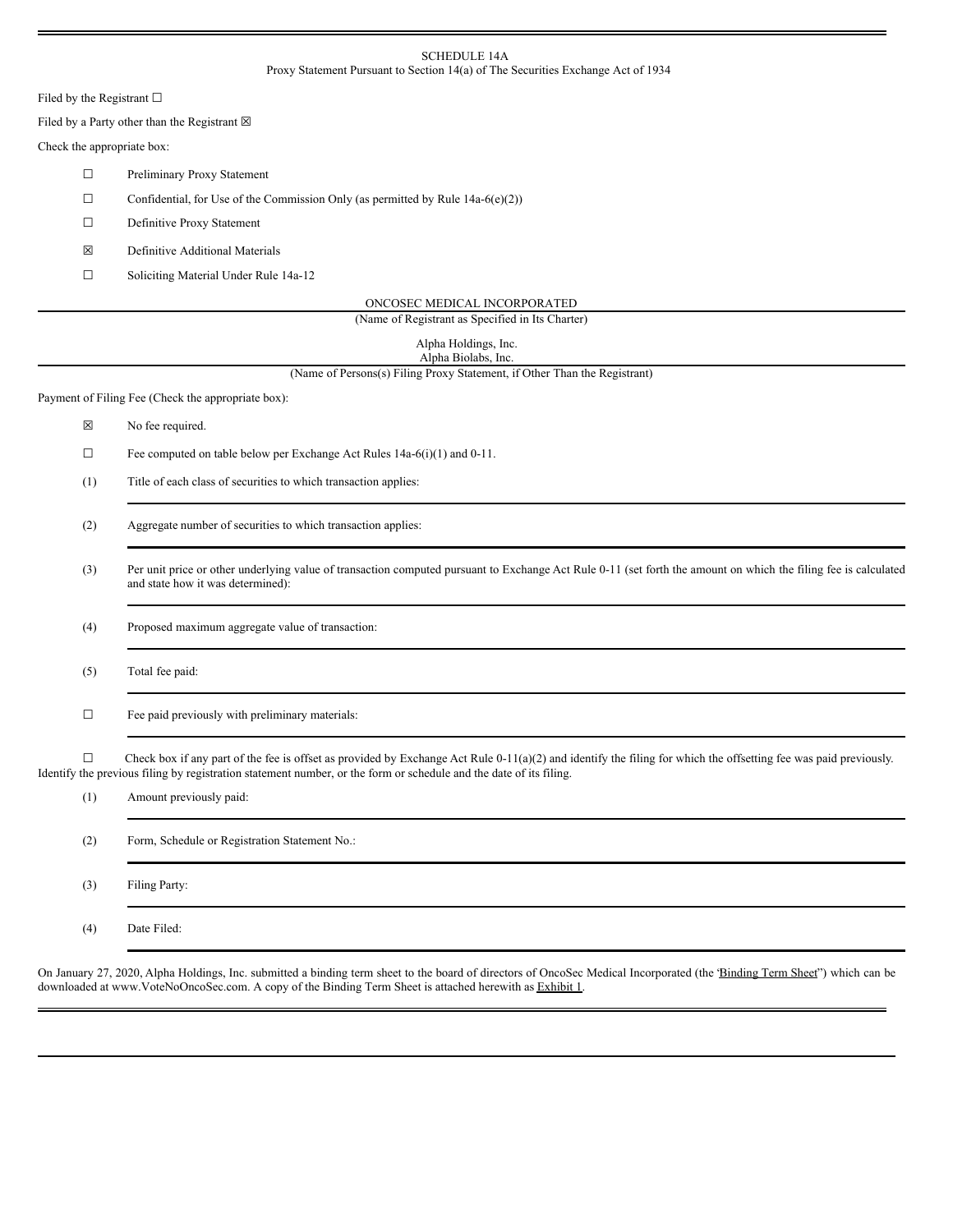#### Hee Do Koo Chief Executive Officer Alpha Holdings, Inc. Gangnam-gu Apgujeongro 62-gil 17 -10 Seoul, Korea

January 27, 2020

Oncosec Medical Incorporated 24 North Main Street Pennington, NJ 08534-2218

### **RE: Binding Term Sheet**

**TO: OnocSec Medical Incorporated and the Board of Directors of OncoSec Medical Incorporated (the "Board")**

Ladies and Gentlemen of the Board:

Alpha Holdings, Inc., on behalf of its affiliates and other designees, including co-investors (collectively "*Alpha*"), is submitting the attached Binding Term Sheet (the "*Binding Term Sheet*") for the proposed Transaction described in the Binding Term Sheet. The Transaction is subject to the terms set forth in the Binding Term Sheet.

If the items in the Binding Term Sheet are acceptable to the Board, please return an executed copy of the Binding Term Sheet to Alpha by delivering an original signature page to Alpha at the address listed above and a pdf copy of such signature page to Hee Do Koo via e-mail.

The Binding Term Sheet will expire at 5:00 p.m. (Eastern Standard Time) on February 1, 2020 unless prior to that time you have executed the Binding Term Sheet and returned the Binding Term Sheet as set forth above.

#### **ALPHA HOLDINGS, INC.**

By: /s/ Hee Do Koo

Sincerely,

Name: Hee Do Koo Title: Chief Executive Officer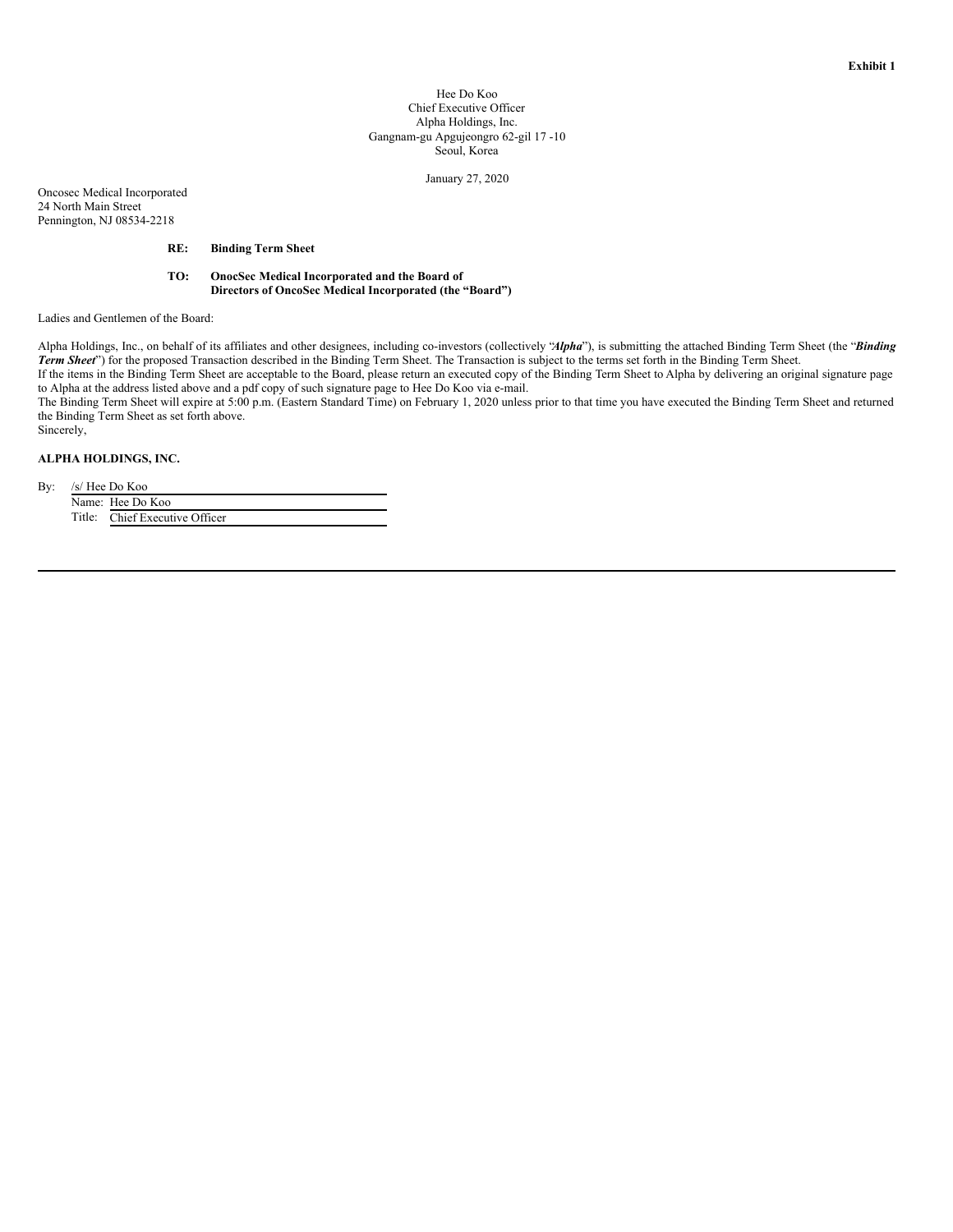### **BINDING TERM SHEET**

### **DATED JANUARY 27, 2020**

Alpha Holdings, Inc., on behalf of its affiliates and other designees, including co-investors (collectively "*Alpha*"), hereby submits this Binding Term Sheet (the "*Binding Term* **Sheet**") to the board of directors of OncoSec Medical Incorporated, a Nevada corporation (the "*Company*"). Pursuant to this Binding Term Sheet, Alpha proposes to: (i) commence an all cash tender offer to purchase 35% of the outstanding common stock of the Company at a purchase price of \$2.50 per share (the "*Tender Offer*") and (ii) purchase newly issued common stock of the Company for an aggregate purchase price of \$30.0 million (the "*Stock Purchase*" and together with the Tender Offer, the "*Transaction*"). The Transaction is subject to the terms set forth below, shall be superseded by the Definitive Documents (defined below) when executed and is subject to completion of all the conditions set forth in Part C.

| Part A                                                    | <b>PRINCIPAL TERMS OF TENDER OFFER</b>                                                                                                                                                                                                                                                                                                                                                                                                                                                                                                           |
|-----------------------------------------------------------|--------------------------------------------------------------------------------------------------------------------------------------------------------------------------------------------------------------------------------------------------------------------------------------------------------------------------------------------------------------------------------------------------------------------------------------------------------------------------------------------------------------------------------------------------|
| <b>Number of Shares</b>                                   | Alpha will tender for 35% of the total outstanding shares of common stock of the Company (the <i>Common Stock</i> ").                                                                                                                                                                                                                                                                                                                                                                                                                            |
| Who May Tender                                            | All holders of Common Stock may tender their shares of Common Stock. If more than 35% of the outstanding Common Stock is tendered,<br>Alpha will purchase the shares of Common Stock on a pro rata basis from all stockholders that tendered.                                                                                                                                                                                                                                                                                                    |
| <b>Purchase Price of Tender Offer</b>                     | Alpha will purchase each share of Common Stock for \$2.50 a share.                                                                                                                                                                                                                                                                                                                                                                                                                                                                               |
| <b>Specific Tender Offer Closing</b><br><b>Conditions</b> | In addition to the closing conditions set forth in Part C, completion of the Tender Offer is subject to the following Tender Offer specific<br>closing conditions (the "Tender Offer Closing Conditions"):<br>A minimum tender condition whereby upon the completion of the Tender Offer, Alpha will own at least 50.1% of the Company's<br>Common Stock then outstanding (determined on a fully diluted basis); and<br>A recommendation by the board of directors of the Company to the stockholders of the Company to accept the Tender Offer. |
| <b>Launch Date</b>                                        | Alpha will launch the Tender Offer within 30 days after the parties enter into the Definitive Documents and close the Tender Offer upon<br>completion of all of the conditions set forth in Part C.                                                                                                                                                                                                                                                                                                                                              |
| PART B                                                    | <b>PRINCIPAL TERMS OF THE STOCK PURCHASE</b>                                                                                                                                                                                                                                                                                                                                                                                                                                                                                                     |
| <b>Type of Securities</b>                                 | Alpha will purchase Common Stock for an aggregate purchase price of \$30.0 million in two tranches as follows:<br>In the First Tranche, Alpha will purchase Common Stock for an aggregate purchase price of \$10.0 million; and<br>In the Second Tranche, Alpha will purchase Common Stock for an aggregate purchase price of \$20.0 million.                                                                                                                                                                                                    |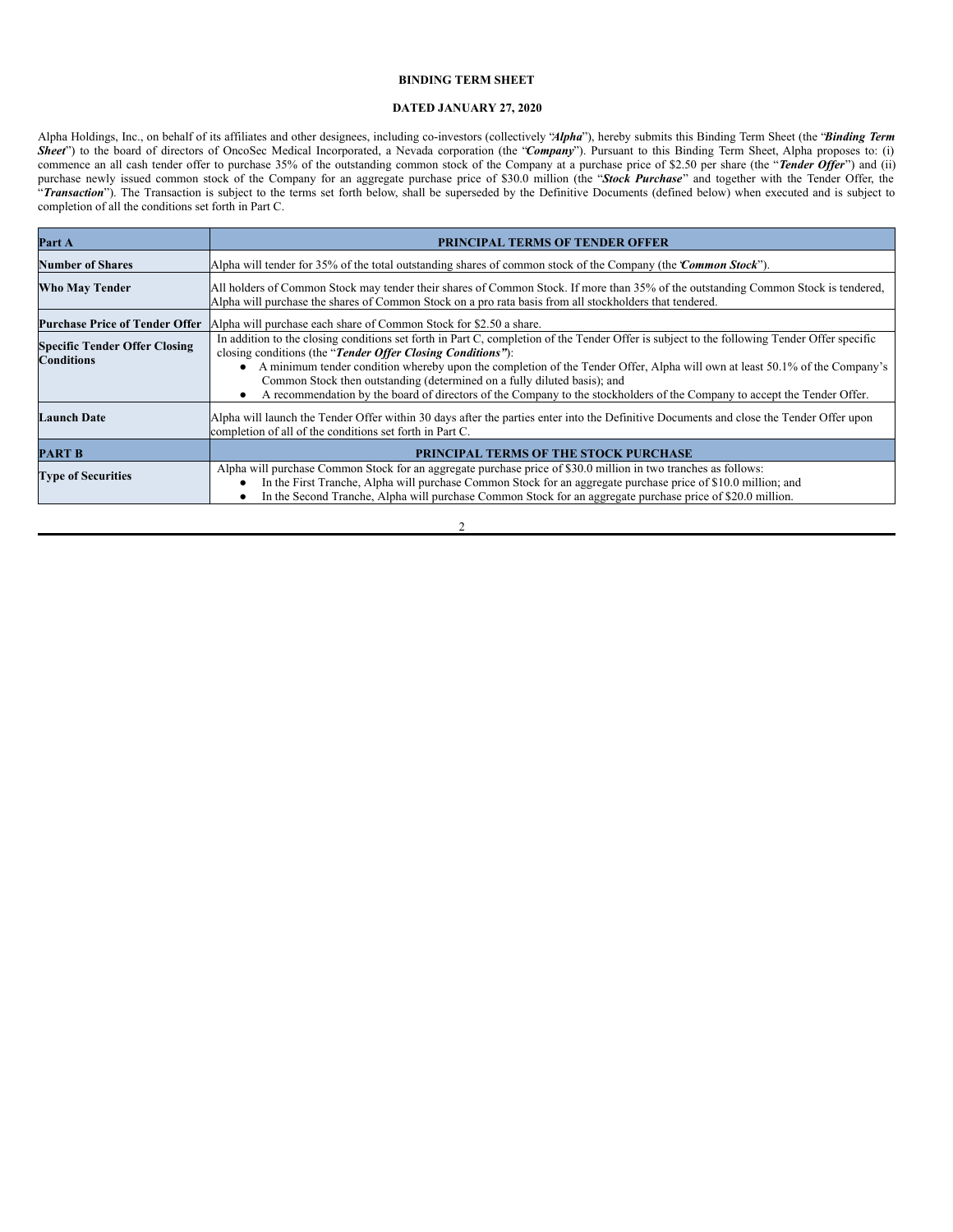| <b>Purchase Price</b><br>Per Share                            | For the First Tranche, the subscription price per Common Stock shall be \$2.50.<br>For the Second Tranche, the subscription price per Common Stock shall be at a premium of 25% of the volume weighted average price of the Common<br>Stock of the Company for the 30 days prior to the date Alpha submits a notice to the Company electing to purchase Common Stock in the Second<br>Tranche.                                                                                                                                                                                                                 |  |
|---------------------------------------------------------------|----------------------------------------------------------------------------------------------------------------------------------------------------------------------------------------------------------------------------------------------------------------------------------------------------------------------------------------------------------------------------------------------------------------------------------------------------------------------------------------------------------------------------------------------------------------------------------------------------------------|--|
| <b>Closing</b>                                                | The First Tranche will be completed 60 days after Alpha submits a notice to the Company electing to purchase Common Stock; provided, however, the<br>First Tranche shall be completed no later than six (6) months after the parties enter into the Definitive Documents (the "First Tranche").<br>The Second Tranche will be completed 60 days after Alpha submits a notice to the Company electing to purchase additional Common Stock; provided,<br>however, the Second Tranche shall be completed no later than one (1) year after the parties enter into the Definitive Documents (the "Second Tranche"). |  |
| <b>Specific Stock</b><br><b>Purchase Closing</b><br>Condition | In addition to the closing conditions set forth in Part C, completion of the Stock Purchase is subject to the following specific closing conditions (the <b>Stock</b><br><b>Purchase Closing Conditions</b> ):<br>The shares of Common Stock to be issued upon the closing of the First Tranche and Second Tranche shall have been listed for trading on The<br>NASDAQ Capital Market upon notice of issuance; and<br>Approval by the stockholders of the Company approving the issuance of the Common Stock pursuant to the Stock Purchase Agreement.                                                         |  |
| <b>PART C</b>                                                 | <b>CONDITIONS OF THE TRANSACTION</b>                                                                                                                                                                                                                                                                                                                                                                                                                                                                                                                                                                           |  |
| <b>Board of</b><br><b>Directors</b>                           | After the closing of the Tender Offer, Alpha shall have the right to appoint three (3) additional directors to the board of the Company resulting in Alpha                                                                                                                                                                                                                                                                                                                                                                                                                                                     |  |
|                                                               | appointing four of the seven directors of the Company.                                                                                                                                                                                                                                                                                                                                                                                                                                                                                                                                                         |  |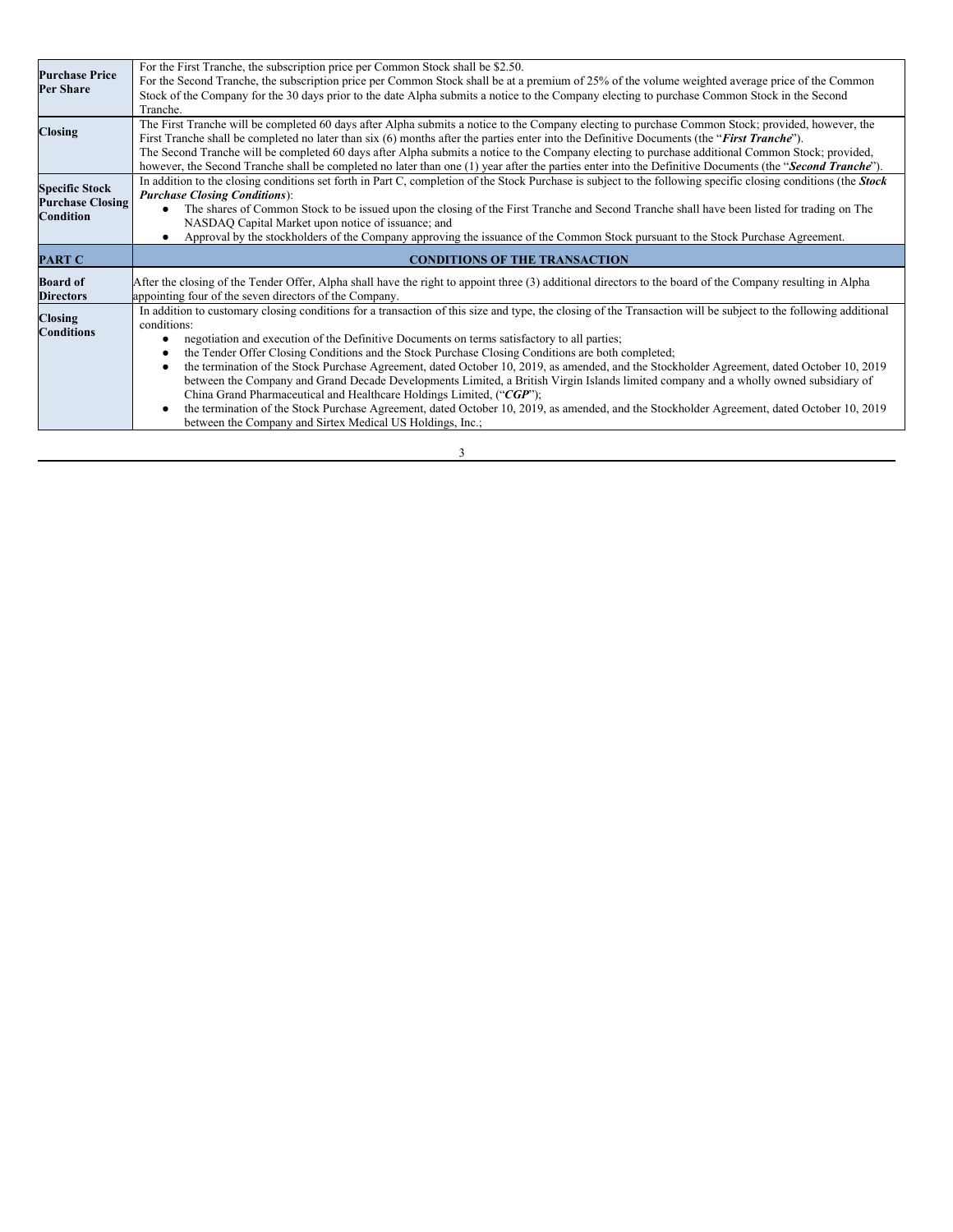|                                      | the termination of the License Agreement, dated October 10, 2019 between the Company and CGP;<br>$\bullet$                                                                                                                                                                                                                                                                                                                                                                                                                            |  |
|--------------------------------------|---------------------------------------------------------------------------------------------------------------------------------------------------------------------------------------------------------------------------------------------------------------------------------------------------------------------------------------------------------------------------------------------------------------------------------------------------------------------------------------------------------------------------------------|--|
|                                      | the termination of the Services Agreement, dated October 10, 2019 between the Company and Sirtex Medical US Holdings, Inc., an affiliate of CGP;<br>$\bullet$                                                                                                                                                                                                                                                                                                                                                                         |  |
|                                      | termination of the Change in Control Plan, effective June 7, 2019 with no payments to be made pursuant to the Transaction;<br>$\bullet$                                                                                                                                                                                                                                                                                                                                                                                               |  |
|                                      | no material adverse change of the Company or material litigation after the date of this Binding Term Sheet;<br>$\bullet$<br>the receipt of all required regulatory approvals related to the Transaction;<br>٠                                                                                                                                                                                                                                                                                                                         |  |
|                                      | the resignation of Dan O'Connor, Avtar Dhillon and Punit Dhillon (collectively the "Resigning Individuals") from all positions held at the<br>$\bullet$<br>Company; and                                                                                                                                                                                                                                                                                                                                                               |  |
|                                      | waivers and releases from the Resigning Individuals, CGP, and Sirtex Medical US Holdings, Inc. waiving and releasing any and all claims they may<br>have against the Company and Alpha and any of their affiliates, officers and directors, employees, agents and successors or assigns; provided, further<br>that no member of the Resigning Individuals shall receive any severance, benefits, or any other compensation related to their resignation and<br>departure from the Company or the execution of the waiver and release. |  |
|                                      | If for any reason Alpha is unable to complete the Tender Offer, Alpha would not be obligated to consummate the Stock Purchase.                                                                                                                                                                                                                                                                                                                                                                                                        |  |
| Documentation                        | The following transaction documents which will need to be negotiated and executed between Alpha and the Company (collectively, the "Definitive<br>Documents"):                                                                                                                                                                                                                                                                                                                                                                        |  |
|                                      | Stock Purchase Agreement. The subscription of the Common Stock will be consummated via a stock purchase agreement that will contain representations,<br>$\bullet$<br>warranties, covenants, closing conditions and indemnities that are reasonable and customary for a transaction of this size and type.                                                                                                                                                                                                                             |  |
|                                      | Amended and Restated Investor Rights Agreement. In addition, contemporaneously with the purchase of the Common Shares in the First Tranche, Alpha,<br>$\bullet$<br>and the Company will amend and restate the existing Investor Rights Agreement to accommodate the rights of Alpha as set forth herein, and any other<br>required amendments as a result of the transactions described herein.                                                                                                                                       |  |
| <b>PART D</b>                        | <b>MISCELLANEOUS TERMS</b>                                                                                                                                                                                                                                                                                                                                                                                                                                                                                                            |  |
| <b>Expiration</b>                    | This Binding Term Sheet is valid and effective until February 1, 2020 at 5:00 P.M. E.S.T., upon which time this Binding Term Sheet shall expire by its own<br>terms unless previously agreed and accepted in writing and returned and received by Alpha. PDF via email and multiple counterparts are acceptable.                                                                                                                                                                                                                      |  |
| Governing<br>Law and<br>Jurisdiction | This Binding Term Sheet and the Definitive Documents shall be governed by the laws of the State of New York.                                                                                                                                                                                                                                                                                                                                                                                                                          |  |

[Signature page follows]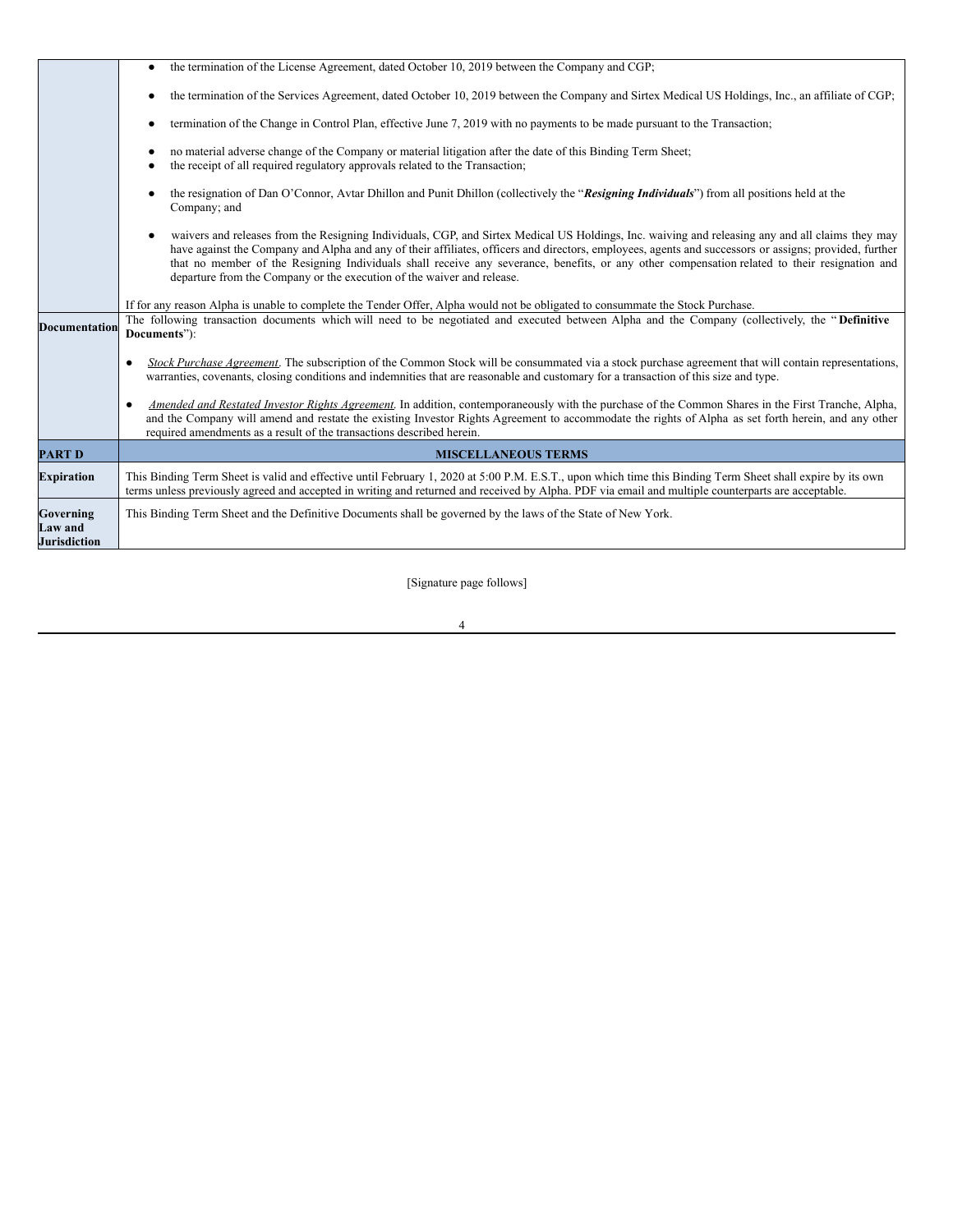# **ALPHA HOLDINGS, INC.**

By: /s/ Hee Do Koo Name: Hee Do Koo Title: Chief Executive Officer

# **ONCOSEC MEDICAL INCORPORATED**

By:

Name: Title: